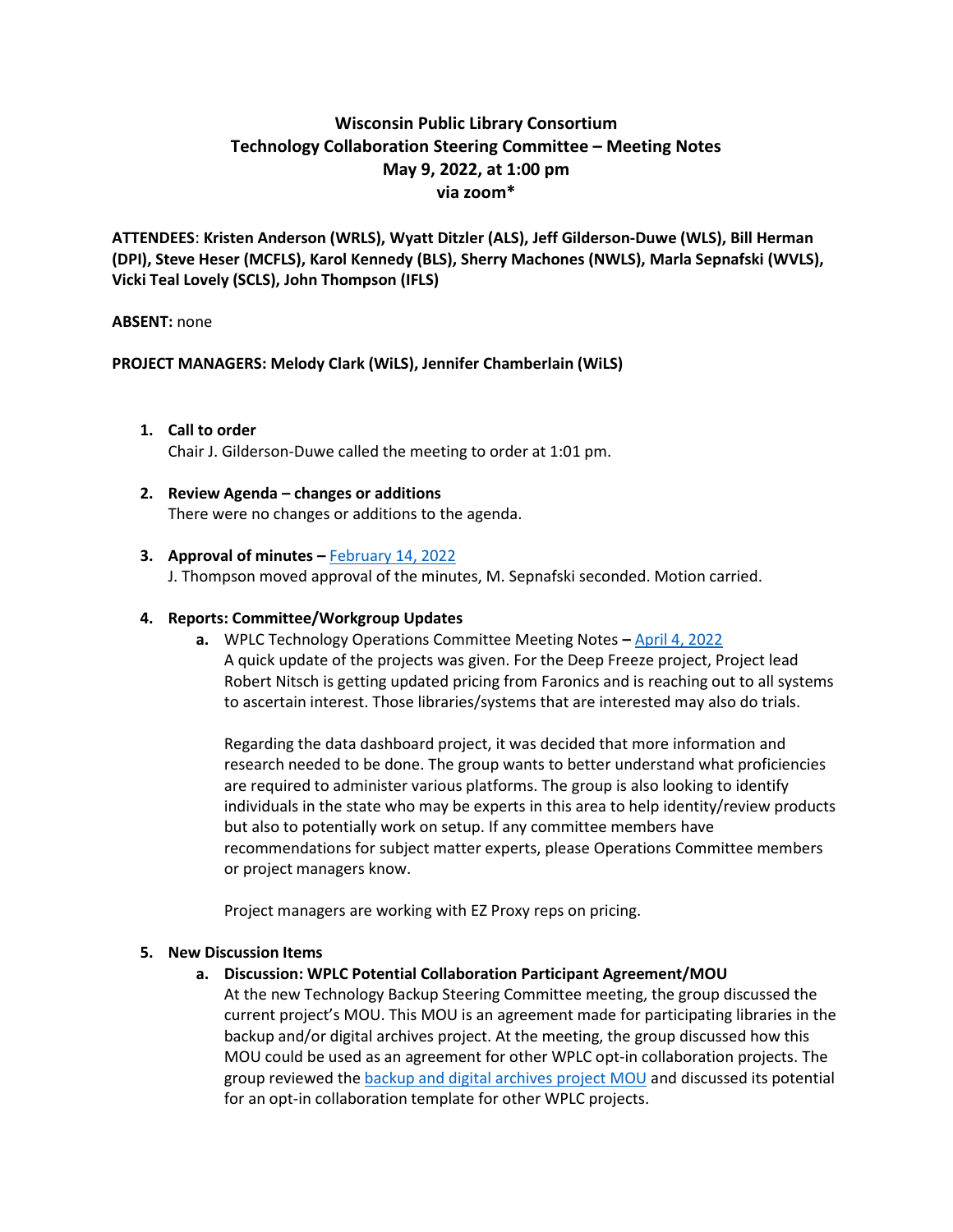W. Ditzler asked if any attorneys reviewed the document, and V. Teal Lovely confirmed that SCLS did have attorneys review it.

J. Gilderson-Duwe noted that the Good Faith section seems particular to the project, so there would need to be changes made to make it more general.

J. Thompson agrees having a template or framework is helpful for opt-in projects. He noted this agreement is more than a simple service agreement or collaboration agreement, so it may be more complicated than needed for some projects. Perhaps two templates should be created.

The committee agreed to hold off on designing a template until the committee has a project that requires an MOU for an opt-in project. The MOU presented today could serve as a foundation.

**b. Discussion: Potential Project – Purchase of on-premise licensing for Microsoft Office** S. Heser introduced the topic. The group discussed the possibility of this collaboration including next steps and involvement of the Technology Operations Committee.

Microsoft is encouraging users to move to their cloud-based software, unfortunately, that version is not a viable option for public workstations. Cloud licenses are tied to specific users. On-premise licenses are costly without a Techsoup discount, so Heser is exploring pricing through VendorNet. B. Herman had nothing to report on the state contract, but he has gotten in touch with a Microsoft representative to discuss options purchasing vendor direct.

S. Heser, B. Herman, and W. Ditzler will meet with Microsoft, and will report back what they learn. If a cooperative purchase makes sense, we could kick this to the operations committee for implementation.

M. Clark will add to the next meeting agenda for an update.

#### **c. Discussion: Funding for Technology Collaboration Projects**

V. Teal Lovely introduced this topic for discussion. The group discussed identifying sustainable resources for statewide collaboration projects.

DPI was acknowledged for its significant funding of these projects. The steering committees for each project will work out budgets. V. Teal Lovely raised a larger question and concern about all systems being able to support these large-scale collaborations in the future. J. Gilderson-Duwe asked if there is a funding crisis on the horizon for the two big storage projects? V. Teal Lovely said that the replacement cycle should be 5 years, but due to funding realities for many systems, they are looking at pushing that to 7+ years. Not certain if all systems are able to plan for future replacement cycles in their current budgets.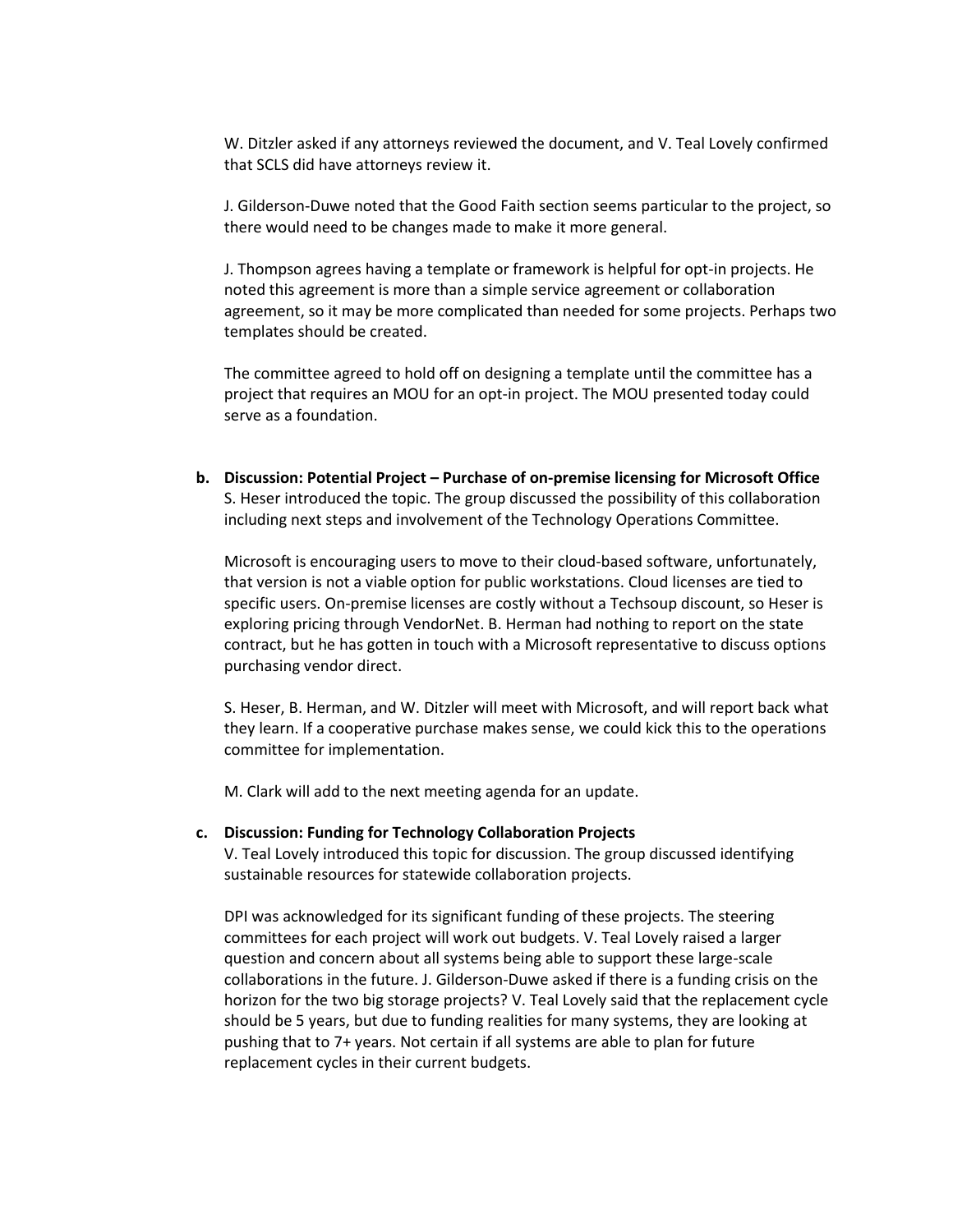V. Teal Lovely asked the committee to consider exploring new ways of funding these large-scale projects. Should we be requesting additional state aid to support this?

S. Machones recommended the committee bring this concept to SRLAAW this week, however she feels it is too late for the upcoming biennial budget ask. This project came out of PLSR, and S. Machones feels this should be supported by DPI since that work was prompted by that project.

Other suggestions included thinking about funding this project as a service contract or a separate line item within the DPI budget.

J. Thompson voiced concern about embedding this into the system budgets.

The committee agreed to introduce this topic at SRLAAW, with the understanding there may likely not be an opportunity to include this in the current biennial ask. In essence, the end goal is to stabilize funding for these bigger projects that aren't relying upon annual LSTA funding requests or that risk excluding systems that cannot afford to participate. Funding concerns maybe 5 years down the road. 2025/26 might be the better timeframe for looking at a state contract.

J. Gilderson-Duwe suggested each project steering committee work on budget and funding scenarios. J. Gilderson-Duwe suggested a model that has systems floating incubation/experimentation, and once concept is proven, interested libraries will buy into it and share costs.

It was also suggested that a small group meet with DPI staff to discuss a broader strategy for building a funding roadmap for large-scale projects like this. J. Gilderson-Duwe will reach out to Ben Miller at DPI to frame the need for a discussion. Meeting should include V. Teal Lovely, J. Klingbeil, B. Herman, S. Machones, E. Pfotenhauer, A. Hoks, and K. Schwartz.

Related to this, v.Teal Lovely shared costs associated with building the new data center at SCLS. Estimates are around \$200,000 to supply proper HVAC, fire suppression system, generator, racks, etc. M. Van Pelt has been talking with DPI for LSTA funds to purchase some of these pieces. This topic will be brought to the WPLC board meeting.

#### **6. Committee information sharing and questions**

- Beloit Public Library is hoping to host Gov. Evers on May 18<sup>th</sup>.
- MCFLS: Multifactor authentication for Outlook curious if other systems rolled this out all at once or one library at a time?

J. Gilderson-Duwe provided a meeting recap:

- MOU Template The committee will use the MOU shared as inspiration for drafting future opt-in project MOUs when warranted.
- Microsoft office licensing A small group will continue the conversation and bring back pricing information to the next meeting.